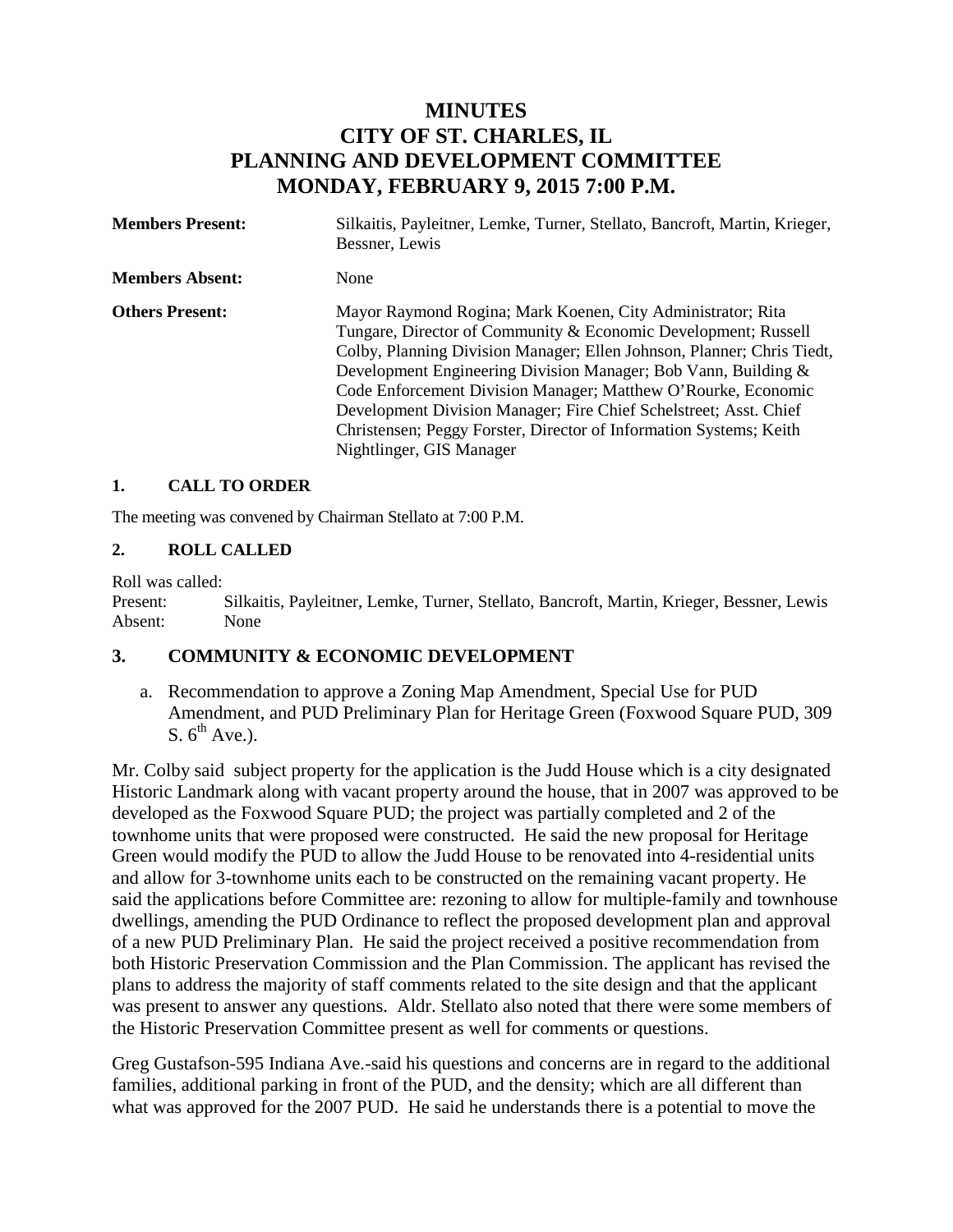parking to the rear to preserve the green space in front; which is what he would like to talk about tonight.

Chairman Stellato asked if those issues had been brought up at Plan Commission or Historic Preservation. Mr. Colby said yes and asked the developer to come up and respond to questions related to the change to the site plan.

Bob Rasmussen-Developer-stated that he has met with the Gustafson's who are great people and great future neighbors to speak about this as well as responded to the Plan Commission. He said the plan has already been adjusted which originally had 10 parking stalls in front of the mansion down to 4 stalls on each side, which would be 8 prior to Plan Commission; and is now down to 3 stalls on each side which is 6 parking stalls in front of the mansion. He said the objective was clear in trying to help the neighbors to have a little bit more green space up front; he noted that the green space has been increased on the entire project since there is no longer a full "U" driveway, which he thinks helps the existing neighbors as well. He said as a developer he feels it would be very difficult to lease a residential unit if there is not parking near the front door and that's where he stood strong to have some type of parking, but also compromised and took 2 more spaces out to have additional green space to have the sidewalk and the walk-up to do justice to the mansion and Plan Commission was happy with that. He said Plan Commission came back in with a request for a full-fledged landscape plan to which he went back through with what's on the existing buildings and mirrored that with all the other buildings to make everything cohesive with the project.

Chairman Stellato clarified that in regard to density; 16 units per acre and asked what the original density was. Mr. Rasmussen said the current density will be 15 instead of 16 and the original would have had 4 additional 2-unit buildings so it went from 12 to 15 but the units are slightly smaller; but they were able to do it with increasing the green space on the property as well.

### **Aldr. Martin made a motion to approve a Zoning Map Amendment, Special Use for PUD Amendment, and PUD Preliminary Plan for Heritage Green (Foxwood Square PUD, 309 S. 6th Ave.). Seconded by Aldr. Krieger**

Roll Call:

Ayes: Silkaitis, Payleitner, Lemke, Turner, Bancroft, Martin, Krieger, Bessner, Lewis Nays: Absent: Abstain: Motion Carried. 9-0.

b. Recommendation to approve an Amendment to Special Use for PUD and Minor Change to PUD Preliminary Plan for Firethorne Apartments, 1320-1370 Brook St. (Firethorne PUD).

Ms. Johnson said this is a minor change and PUD Amendment to allow a paved vehicular access drive from the Firethorne Apartment complex north to Dean St.; per the PUD Ordinance, access to the property from Dean St. is limited to emergency vehicles only and a gravel drive to provide emergency vehicle access was identified at the location on the approved PUD plans but the drive no longer exists. She said the Fire Dept. has requested that the applicant reinstall the gravel drive in which the applicant is requesting to provide a paved access drive for use by both emergency vehicles and residents of Firethorne. She said the Plan Commission held a public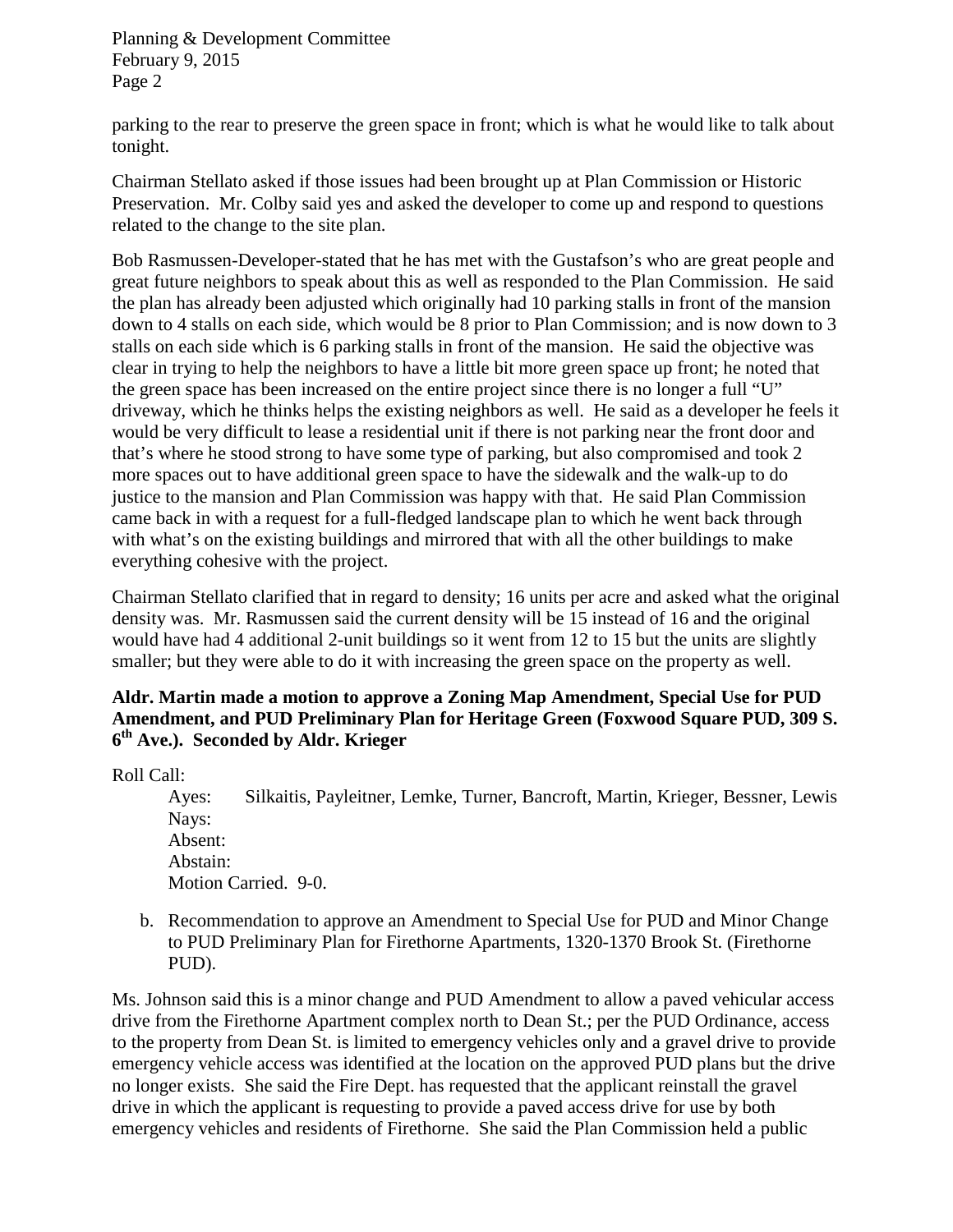hearing and recommended approval with a vote of 5-2 along with 2 conditions; a stop sign be erected for vehicles exiting the drive onto Dean St. and landscaping be installed on either side of the access drive to provide screening for the properties to the east and west.

John Philipchuck-Attorney representing Firethorne Apartments, LLC-stated that he is looking for the City Council to support the Firethorne Apartment residents and owners request to allow for a better improvement here. He said his client is not the original owner-they bought the property in September of 2011 and they were not aware there was even an emergency access road there and apparently over the years without the gravel being refurbished the grass had grown up and settled and it was not readily visible until the Fire Dept. arrived due to an emergency situation that occurred during the road construction on  $15<sup>th</sup>$  St.; which is when they discovered there is only one way in and out off of Brook St. to  $15<sup>th</sup>$  St. He said when the Fire Dept. put his client on notice they looked into it further they decided to make a nicer improvement of a paved 2-way driveway with landscaping to have something sturdier to support emergency vehicles plus allowing residents with another way in and out of the complex to avoid safety issues if Brook St. were to be blocked. He noted that the recent snow storm was another example where something was fouled up with the plow and 15<sup>th</sup> St. was plowed but not Brook St. and some residents trying to get out of the complex ended up getting stuck and needed help to get their vehicles moving in order to get to  $15<sup>th</sup>$  St.; had there been another plowed access that would have been another alternative; which of course would be their responsibility to plow that. He said the Aldermen for the ward-Mr. Turner and Mr. Bancroft were kind enough to try to get neighbors together to express some concerns; he feels his client has addressed those and that the Fire Dept. is in support and the result of some of the comments made at Plan Commission the Police Dept. (Cmdr. Mahan) went out and looked at all the statistics reg: accidents, speed and traffic and he didn't feel that driveway would pose any particular safety issues for traffic on and off of Dean St. He said after a neighborhood meeting called by the ward aldermen his client did contact several of the residents to offer landscaping, screening and fencing and one of the gentlemen who lives directly across the street was satisfied with a fence being put across his property. He said another resident didn't want any landscaping done; another one thought it may help; but he believes that resident may have changed his mind since then; there was then another neighbor who was not in favor and only wanted a one way in/one way out. He said there are 72 apartments and the residents of the complex have circulated a petition with over 67-residents signatures requesting that the City Council approve the driveway as proposed; he noted that several of the residents of the complex were present that evening to express their concerns in regard to the safety of vehicular access in and out not only for themselves but also emergency vehicles and he respectfully requests that the City Council follow the recommendation of Staff, Plan Commission, Police Dept. and Fire Dept. to recommend approval.

Aldr. Bancroft stated that there was a neighborhood meeting in January that dealt with the issue and he thought the intent was to get parties together to see if a middle ground could be found. He said the homeowners came with a set of suggestions to make an accommodation for the apartment owner and the apartment owner had accommodations that they were willing to make as well and were largely related more to the physicality of the 5 surrounding homes, 2 of them on either side of the driveway and 3 across the street. He said with respect to the homeowners, their suggestions were mostly related to the in/out access. He said the PUD requires that a gravel road be installed to Firethorne, which is not unlike a number of other situations in St. Charles, so the PUD actually dealt with the concept about 30-years ago. He said the homeowners acknowledged this and that paving versus gravel would have some benefits to them as well as the Fire Dept. However, he said the neighbors would prefer the drive be an entrance only off of Dean St. in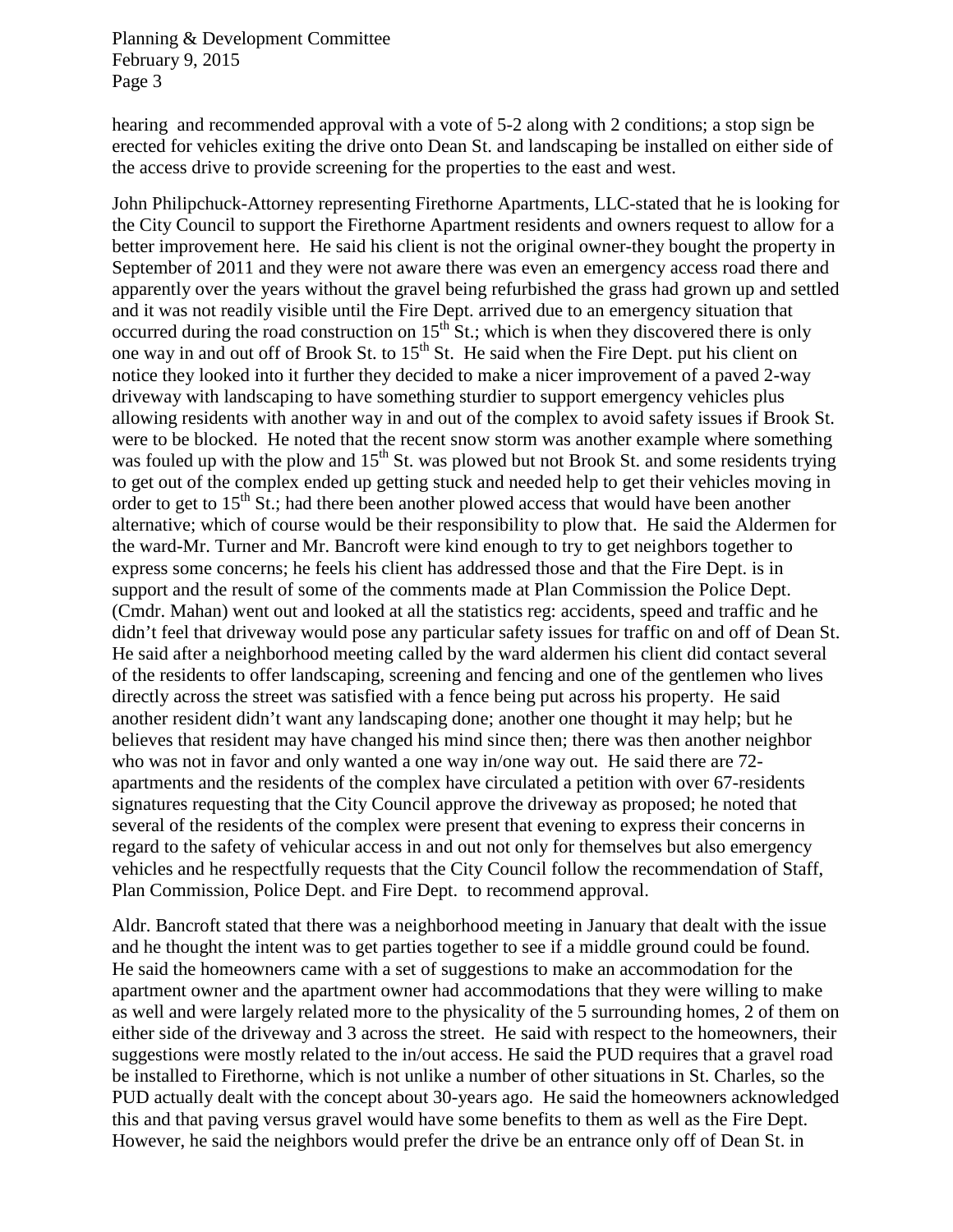order to limit back and forth traffic. please ask Ellen to review this section- does not make sense to me) He clarified that his understanding is that the accommodations offered were not acceptable to the apartment owner. Mr. Philipchuck said correct.

Aldr. Turner said he was also present at that meeting and some of the residents there and also through email expressed that they will not save any time by using this road to get out to Dean St. but what they are really concerned about is getting an emergency exit from the apartment complex. He said he thinks the neighbors are being very accommodating by allowing an entrance off of Dean St. but not an exit out of the complex to Dean St. and if it helps he would offer an amendment to this motion that there will be an entrance to the apartment complex off of Dean St. in emergencies only and will be so marked at the Firethorne apartment parking lot. He said anyway its looked at, the Fire Dept. is going to get a road; it can be gravel and will have a fence in front of it which means only the Fire Dept. uses it; and if its asphalt the residents will be able to use it as an emergency exit and they can at any time use it as an entrance to Firethorne apartments. He said that was a compromise offered by the residents and he feels it's a good one and Firethorne should accept it.

Chairman Stellato clarified that the application was initiated by the Fire Dept. with the goal of getting emergency vehicles in and out whether its gravel or asphalt; the concern of the neighbors is any exits onto Dean St. cause more traffic on Dean St.; and for those residing at the apartment complex it's a matter of using this road as both an entrance and an exit. Chief Schelstreet said correct and he feels everyone has done a good job describing the situation. He said back in 1997 when the PUD was done part of it required this emergency exit however it is listed as aggregate; which is the limit of his authority but an asphalt situation would be better for the Fire Dept. but he cannot require that as long as the average width is put in that meets the PUD. Chairman Stellato said the decision tonight is not whether there will be a road there; there has to be a road. Chief Schelstreet said that is correct; there needs to be a road there. He said when  $15<sup>th</sup>$  St. was torn up the Fire Dept. did have some difficulties accessing and did not have the maintenance of the required aggregate road and when they started looking into what had happened that is how this whole thing came to pass; the manager at Firethorne was contacted and stated they were interested in following through but also wanted to take the time to make this proposal. Chairman Stellato clarified that the decision tonight is asphalt versus gravel, ingress/egress or just simply entrance only or emergency entrance/exit only. Chief Schelstreet said correct which is the prerogative of the Committee.

Aldr. Lewis asked if parking would be allowed once the road is blacktopped. Chief Schelstreet said no, that is not the intent of the emergency access. Aldr. Lewis said so, there would not be any parking signs posted. Chief Schelstreet said that would be the prerogative of the Committee; the PUD only requires the aggregate road.

Aldr. Bancroft asked if there were other situations in St. Charles. Mr. Koenen said yes, one that comes to mind is Woods of Fox Glen.

Brian LaVolpe-1219 Dean St.-stated he had been emailing Aldr. Bancroft suggestions and he wasn't sure how well those had gone over with the Committee or if he even shared those. Aldr. Bancroft said the only one he believes he did not get consensus from the homeowners on was any sort of egress. Mr. LaVolpe said he meant with other options with Firethorne going to Brook St. and gating that there to have a nice private entrance for themselves. Aldr. Bancroft stated that Mr. LaVolpe is correct there were other options presented one of which was; to the east the extension of Brook St. that would provide a second entry and that was suggested by the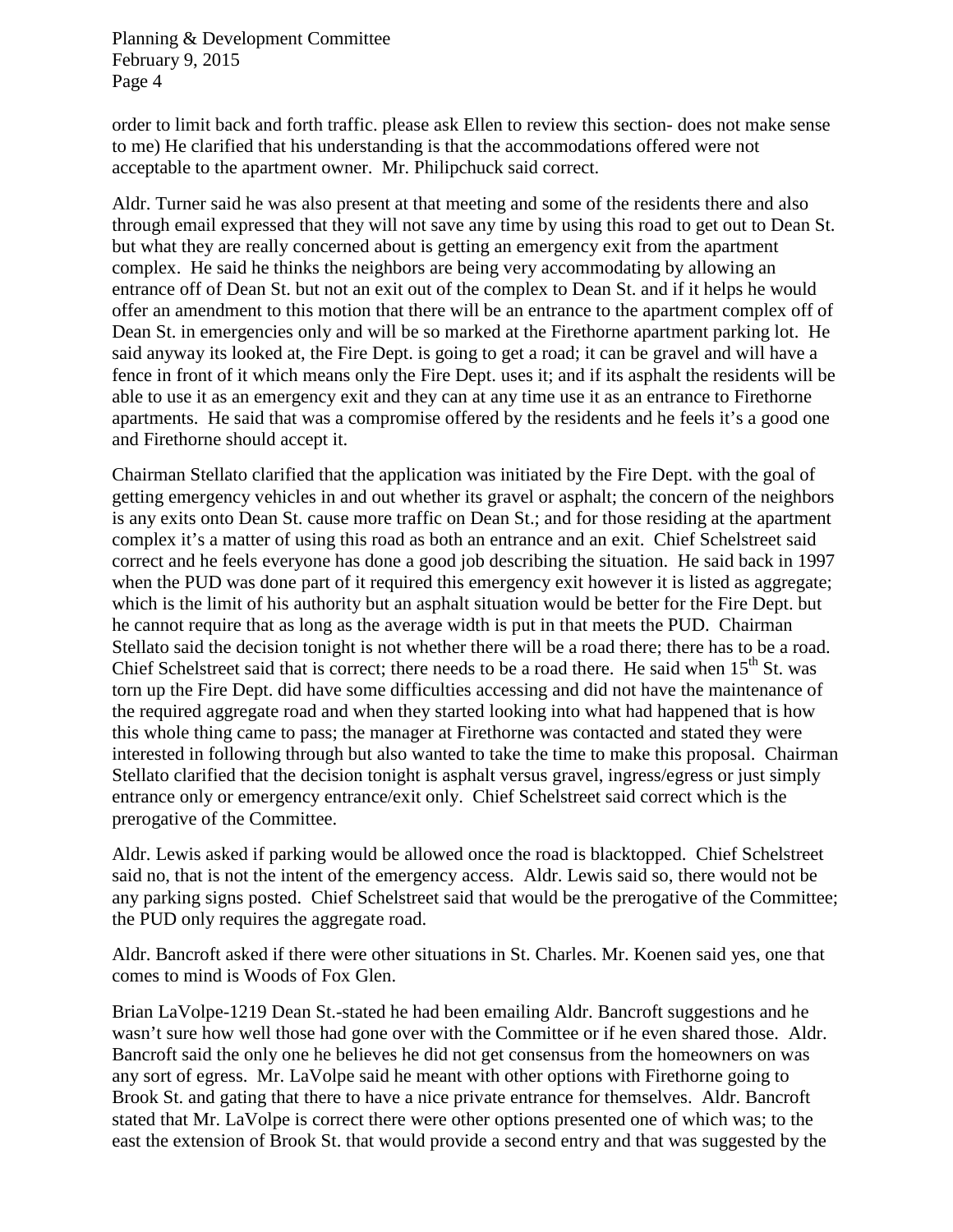homeowners. He clarified with Mr. Philipchuck that the takeaway from that was that the engineer was going to look at it and the response was then that the apartment owner did not want to pursue that. Mr. Philipchuck said that was brought up and discussed with his client who had an Cemcon Engineering look at the proposed driveway, they have engineered it and have provided for stormwater management and have a considerable investment in the design for the roadway going out to Dean St. He said going out as suggested to Brook St. would need easement acquirement or right of way from a property owner which is an impediment and now there's additional expense in starting over to redesign and reengineer and his client feels they have spent a good amount of money on the design and would like to pursue it because it achieves the purposes that best serves the residents, they city and emergency vehicles and therefore respectfully decline in that direction.

Mr. LaVolpe stated that they do own that strip of land going up to Rt. 64 and if this is an emergency access that strip of land would make beautiful emergency access back into the complex because if it is an emergency it's a lot quicker to go straight down Rt. 64 and make a right hand turn then to go down Rt. 64, turn on  $9^{th}$  St. curve around at Dean St. and then make a hard left into the apartment complex. He said that strip of land would be much more beneficial to them and also satisfy the Fire Dept. for emergency vehicles to be an entrance only because he doesn't think it's wide enough to do both. He noted that he did not live here in 1990 but that there are 2-residents who have lived there their entire lives and have said there was never a gravel driveway and based on the picture submitted looking from the north looking to the south there is no indentation in the curb of where the driveway would have possibly would have been He suggested to be sure there was a driveway there to wait until spring to dig in the yard to see if gravel can be found because he believes his neighbors that nothing was ever there or ever done.

Bernie Bruggman-1231 Dean St.- said he was one of the residents that changed his mind and he assumed it was already done when he went to talk to the manager; but he later found out it was not and he wants the city to honor their original contract from 30-years ago. He said the complex has had 3-owners and you would think it would have been taken care of, but there is no curb cut and even if there ever was a little bit of gravel laid down he certainly doesn't ever remember a bobcat coming in to gravel it. He said he would like to see the original plan for an emergency entrance with gravel.

Jim Hiller-1233 Dean St.-said he has lived in the same residence for 50-years and like Mr. Bruggman he thinks the city has blown this thing and if they would have done what was originally proposed none of this would be happening. He said he is in favor of a gravel strip with a breakaway barrier at the end for emergency vehicles only or for an emergency exit; but only in that case.

Joe Masokias-23 N.  $7<sup>th</sup>$  St.- Chairperson for 2R2R which is a community group that represents the homeowners from the river to Randall and from the railway to Rt. 64 and this group has met on the issue several times; once before the Plan Commission meeting and some of the members did with Aldr. Turner and Bancroft. He said a lot of the members said to just let them have the gravel and as a means of compromise it was proposed that if the Fire Dept. wants it paved to let it be paved and be used as an entrance only and that has pretty much been the group's position all along. He said they think there's some issues with the traffic there, maybe not so much the vehicle traffic today but that area will be greatly impacted when/if Lexington Homes comes back through. He said about 9-months out of the year there is also a ton of bicycle traffic on Dean St. that is not accounted for in the city's traffic study; but in looking at the situation they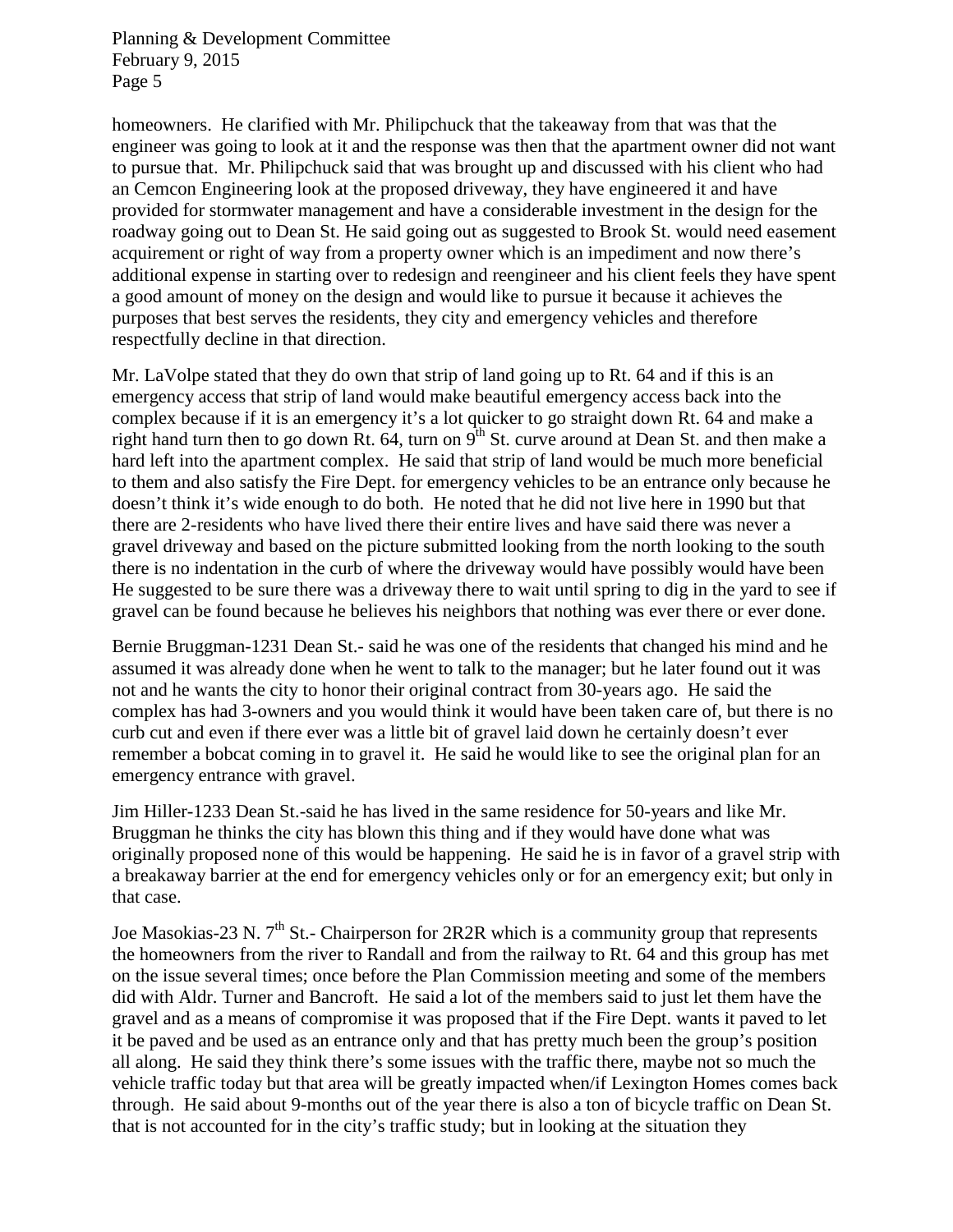recommended to Aldr. Turner and Aldr. Bancroft that parking would be looked at on Brook St. because the no parking is being abused there. He said it was also recommended that the first 40- 50ft. north of Brook St. on  $15^{th}$  St. be looked at as no parking or small cars only because if there is a van or SUV parked there it is impossible to see what is coming from the north on  $15<sup>th</sup>$  St. and the last recommendation was what Mr. LaVolpe mentioned for the Brook St. possibility there to the east. He said for the most part they are willing to live with just the gravel but also willing to compromise in allowing it to be paved as an entrance only.

BJ Crawford-1030 Brook St. Apt. B-Firethorne-said it seems to him that the real crux of this is the opportunity to prevent a disaster and it seems to him that if you cut in through Dean St. and leave it as an emergency only the real problem is not being solved which is the potential for a disaster which would then have emergency vehicles coming in and your leaving only 1 exit for the residents of Firethorne. He said the type of disasters that could happen that would require all to vacate would be say a gas main or a vehicle carrying hazardous materials; and if we have a 2 lane going in and out of Dean St. emergency vehicles could get in and residents can get out. He said to leave it as is with 1-lane and it doesn't solve the problem; plus as Chief Schelstreet said to pave it is a good idea even though he cannot require it; and to solve the problem would be to not have a disaster happen.

Cynthia Hursh-1370 Brook St. Apt. A- said she understands and appreciates the homeowners position but she also understands that there are over 100 residents that live in a place where they can only get in and out 1-way. She said she has had several emergencies this past summer; her father had a heart attack and she barely got to the hospital on time to see him due to their only being one way in and there was construction she had no way out; it was blocked. She said her son broke his foot and it took her and hour and ½ to get him to Delnor Hospital due to an accident at 15<sup>th</sup> St and Brook St. and they could not get out; and how does she tell a 14 year old "sorry you have to be in paid because I cannot get you where you have to go" and the emergency vehicles could not get to them either; it was a lose/lose. She said having this be an entrance only; if there is an emergency people cannot get out and for the proposal to say it can be made an emergency exit is great, but are the police going to enforce that and who is to say what she feels is an emergency is going to be one for the police dept. She said there have been residents that have needed emergency assistance and it's been a problem getting to them and there being an entrance only she doesn't feel it will solve the problem especially if there is a disaster; there will be hundreds of people trying to get out of the complex while the emergency vehicles are trying to get in. She asked Committee to please consider an entrance and exit because its desperately needed; and when she first moved to the complex she had no idea there was only 1 entry/exit way and she had gone to the prior owners as well as the current owners to complain constantly with no results; and she appreciates the Fire Dept. pushing this issue as well as the complex for fighting this issue to get the road put in because its desperately needed.

Corey-1330 Brook St.-stated that her building is on the complete opposite side of the single entrance they have and she is single mother of 2 children and the way she has to get them to school is to go out onto  $15<sup>th</sup>$  St.-take a right, down onto Dean St. and then go all the way around. She said god forbid if there were an emergency and she needed to get to her kids at school instead of going left onto  $15<sup>th</sup>$  St. quicker maybe to sit at that light to go left onto Rt. 64; when it's quicker the other way and she feels it would be a big preventative in a lot of emergency situations. She said she does understand where the homeowners are come from because it is a change after 30-years and nobody likes change; but this is coming up for emergency purpose reasons and if that can be prevented she is all for it.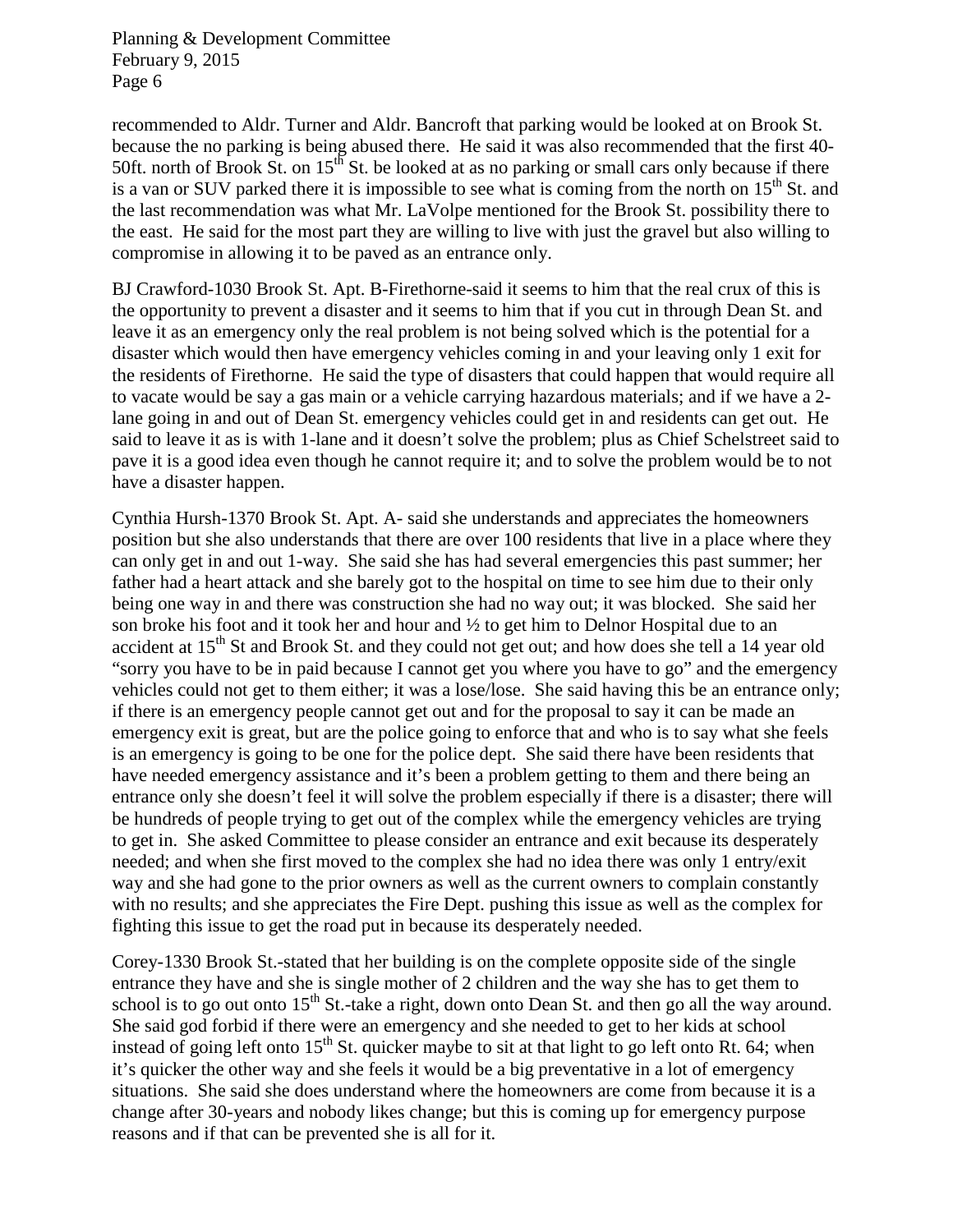Chairman Stellato asked if the intersection where it meets with Dean St. would be a full interchange left and right out of the complex; or is it a right in /right out only and has there been an discussion about the actual makeup of the intersection. Mr. Philipchuck said the design is such as the recommendation of Plan Commission is that there would be a stop control for cars exiting onto Dean St. from the complex and that there is a flare where the drive would come to Dean St. and it would permit left or right turns in or out, there is no separate left turn lane; it would function much as the turning movements would at  $15<sup>th</sup>$  St. if you were going west on Dean St.

Aldr. Turner asked if the emergency road were asphalt; would it be a 1-lane road. Mr. Philipchuck said their proposal is 2-lanes wide; 27ft. back to back of curb so roughly 2 12ft. lanes; so emergency vehicles were coming in and people needed to get out they could safely pass. Aldr. Turner stated that even if it is exit only, which is what the compromise is, they will still have the ability to get out during an emergency, they just won't use it on a day to day basis. Mr. Philipchuck said what he thinks the residents are saying is that, if there is an emergency and they need to get out and emergency vehicles need to get in, a design that is only 1-vehicle wide is not going to accommodate the needs. Aldr. Turner stated that he just said it was going to be almost 2-vehicle wide. Mr. Philipchuck said he is suggesting with what their proposed design is, it is to accommodate two lanes, with one in and one out. Aldr. Turner said so it will always be available for an emergency exit. Mr. Philipchuck said correct, if it's built the way it's proposed.

Aldr. Bancroft said the PUD has a specific condition that exists in other neighborhoods in the city and asked for confirmation that in saying there is nothing to prevent the paving of the road and leaving it as an emergency exit and he doesn't believe that if it were left as an emergency exit it could be made 2-lanes. He said he asks that question but he is not sure there would be a reason and he thinks the crux of the issue is that the client wants a second entry and exit for reasons other than emergencies; but more of a convenience to the residents, however that was not the deal back in 1987. He asked if a gravel road would support fire trucks. Chief Schelstreet said it would.

Chairman Stellato asked if anyone had discussed a right in/right out because his concern is the traffic movement leaving the development to turn left; but if it were just a right out and turning in would only be from 1 direction. He said fire trucks, if made wide enough, could always use either way and in an emergency everyone could still get in and out. He asked if that were proposed and what did the client say if it were a right in/right out. Mr. Philipchuck said he was not sure that was discussed. Aldr. Turner said they did not. Mr. Philipchuck said it was always discussed to be a full access driveway and in looking at the practicality of how people enter and exit the complex it seems most of the traffic if going to Main St. would go out Brook St. because it's closer to Main St. than it is to Dean St. and there is a light there as well; so even if there were a driveway he thinks people using Main St. now will continue to do so.

Aldr. Lemke said what concerns him about the access and using it regularly is perhaps the sidelines and he agrees with Chairman Stellato that in order to address that a right in/right out would work so they would not be crossing 2-lanes with a minimum run of visibility. Mr. Philipchuck asked Aldr. Lemke to take a look at Cmdr. Mahan's points that were submitted because he did not see an issue with the site lines. Chairman Stellato noted that there would be a development (Lexington Homes) coming down the road that the resident will have to deal with because there will be more vehicles then on Dean St. and he can't see the development helping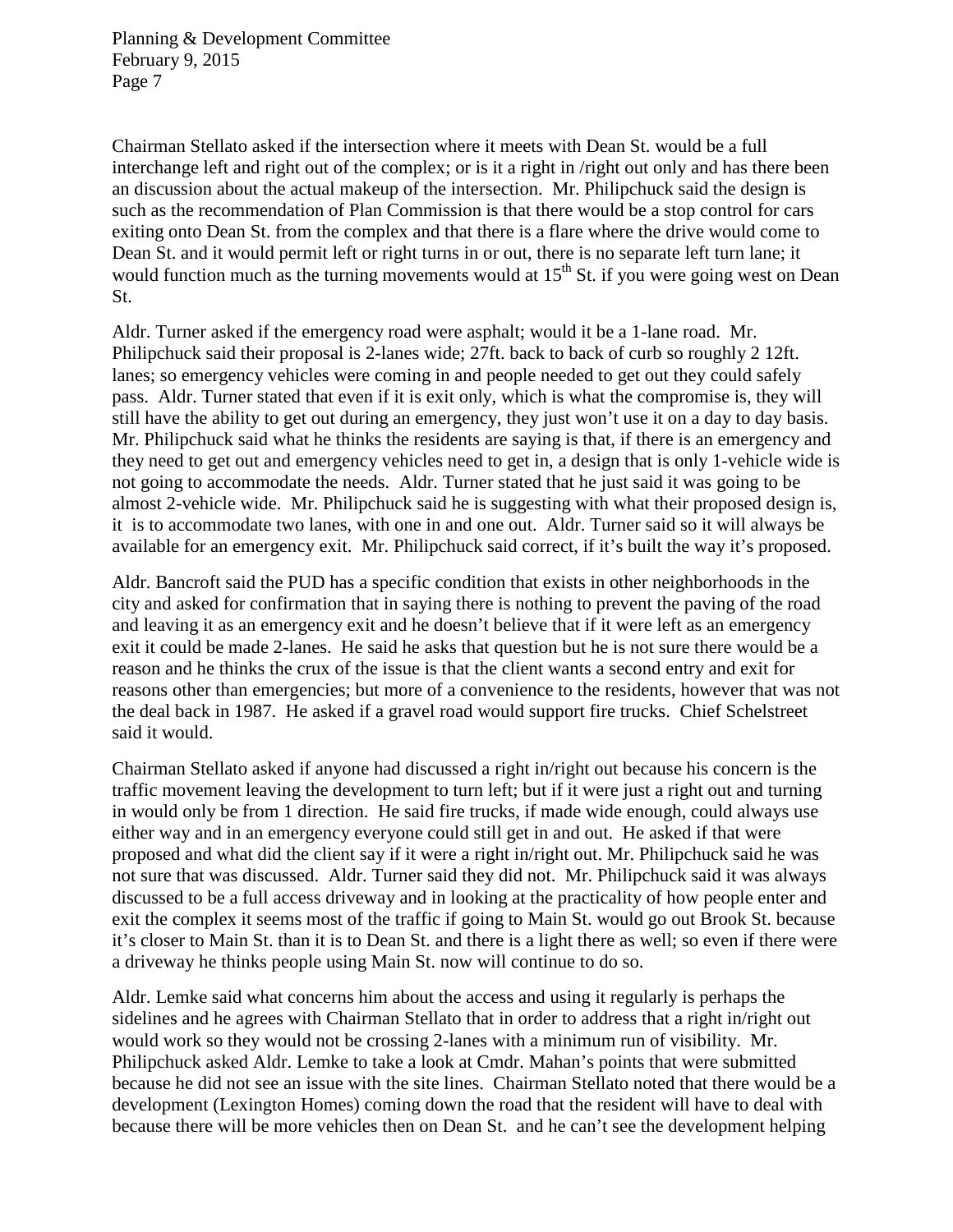any, and he understands both sides but we all need to look at what's going to happen down the road as well. Mr. Philipchuck said point noted.

Mary-1360 Brook St. Unit K-stated that if this were just a gravel road that the snow that came down last week would prevent fire trucks to be able to get into the building via that emergency entrance/exit because it is not possible to plow gravel to the extent of what would be required; so it would be just one entrance if there were a heavy snowstorm and with the lack of plowing that happened on Brook St. would have made for a dangerous situation for an emergency vehicle to come in on Brook St.; in that situation.

Aldr. Bancroft said he asked staff that question because he believes gravel can be plowed; and the position is that it will be maintained. Mr. Koenen said it can be plowed, but is difficult to get really close to the hard base surface.

Aldr. Krieger said as far as gravel is concerned; she will not support it because you cannot maintain a gravel road; it needs to be blacktop.

Mark Gremmano-1320 Dean St.-said he lives in the house right across the street from the road and he was under the impression this was all a done deal. He said he is on record as asking the Zoning Commission for a compromise of adding a fence in the front yard and he never got an answer as to whether they could amend the code so that fence could be all the way in the front as a safety defense. He said everyone knows Dean St. is a busy street and there is no street light there creating a blind spot because it is dark there and he feels during the day it will be hard enough, but at night will be worse and everybody speeds on Dean St. as well; and also if there is really a catastrophe people will drive through that grass lot. He said after the last meeting he went over and measured on Brook St. and he believes it was 110ft. from the curb to the fence; why can't they knock the fence down and pave it and now you've got your street and to him this seems like a rational and simple fix. He said any way you look at it someone is going to figure out that there is going to be a disaster; he worries that someone will drive into the front of his or his neighbor's house which he feels is a bonafide concern because there are a lot of people that go up and down that street and paved would be much better than gravel.

Aldr. Payleitner asked if the compromise that included the access drive with the entrance only emergency exit, if it would be wide enough. Aldr. Turner said it would still be 27ft.

Aldr. Lewis said the city plows Brook St. and asked who would be responsible for plowing the proposed road. Chairman Stellato said the property owner. Aldr. Lewis asked if it were one or the other, either a 2-lane blacktop or a1-lane gravel; and if there could be a 1-lane paved. Aldr. Bancroft said he thinks Mr. Philipchuck needs to answer that question because he thinks the apartment owner has made a proposal which states that the owner will not pave that unless it is a full access drive; otherwise they will not pave it. Aldr. Payleitner said so there is no compromise. Mr. Philipchuck said they do recognize that they are obligated to keep a gravel driveway and maintain it; but initially they thought they were doing a good thing and went to the expense of designing a very nice drive, providing for the stormwater detention and something that would be easily maintained and would be a benefit to the residents and the city; a win/win. He said some of the residents did not like the fact that cars would come out and have their lights shining on their homes and that's fine but her think it has to be balanced because there are 4 property owners who do not like it and a complex of almost 100-residents who feel it's a necessity and he feels there should be a compromise found to make it work. He said Aldr. Turner has suggested maybe looking at restricting right in/right out, or sometimes if there is a certain movement that has concern a 3-quarter access with a left in, right in and right out can be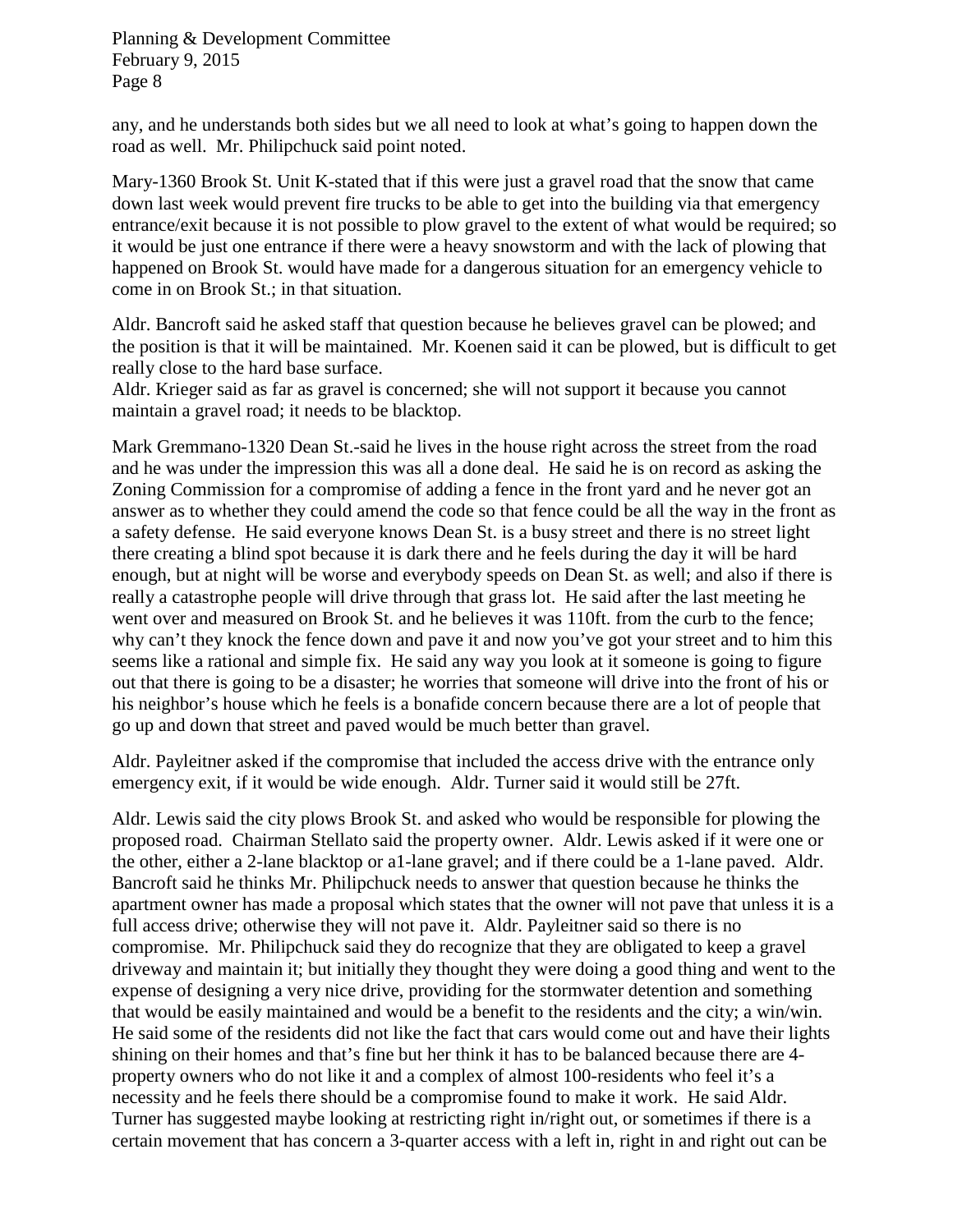done because visibility is better with that type of a configuration. He said he thinks they could certainly consider that, but to spend the kind of money they need to spend and really only solve half the problem is what the client objected to.

Chairman Stellato said in not hitting another compromise here yet; is it something we should table to have the parties work together again.

Aldr. Turner said that depends on the chief and when he would like that road in by. Chief Schelstreet said this started some time ago and they are trying to work with everybody and he understands the residents and the apartment; but he needs a road to serve these folks. He said the construction is over and working with the police dept. to address traffic concerns he thinks they can work on this and honestly if it becomes a paved road, the batch plants are not open anyway, he suggested the March 16 City Council meeting. Aldr. Bancroft said all parties have always seemed willing to get together. Chief Schelstreet said he willing to do what he needs to do.

Aldr. Martin said he is in support of full access, he has had family members live in these apartments at one time and knows to get in and out of there can be a real pain and the city should have never allowed a single entrance and he doesn't see that happening in any future event. He said he thinks it's time for a full access paved road and he doesn't believe the traffic situation at that exit is going to be any different that it is at  $16<sup>th</sup>$  St. and he is willing to compromise if there is one that will still allow full access.

## **Aldr. Martin made a motion to approve the amendment for the special use for PUD as a minor change and allow for full access paved roadway. Seconded by Aldr. Krieger**

Roll Call:

Ayes: Lemke, Martin, Krieger, Nays: Silkaitis, Payleitner, Turner, Bancroft, Bessner, Lewis Absent: Abstain: Motion Failed. 3-6.

### **Motion made by Aldr. Turner to table this item until the March 9, 2015 Planning & Development meeting. Seconded by Aldr. Bancroft**

Roll Call:

Ayes: Silkaitis, Payleitner, Lemke, Turner, Bancroft, Martin, Krieger, Bessner, Lewis Nays: Absent: Abstain: Motion Carried. 9-0.

c. Recommendation to approve a Special Use for a Drive-Through Facility for 1566 E. Main St. – Dunkin' Donuts.

Ms. Johnson said the Dunkin Donuts would occupy the tenant space on the west side of the eastern Tincup Pass building and the drive-through lane will run along the north side of the building-counter clockwise wrapping around the west end of the building. She said Plan Commission held a public hearing and unanimously recommended approval of the application.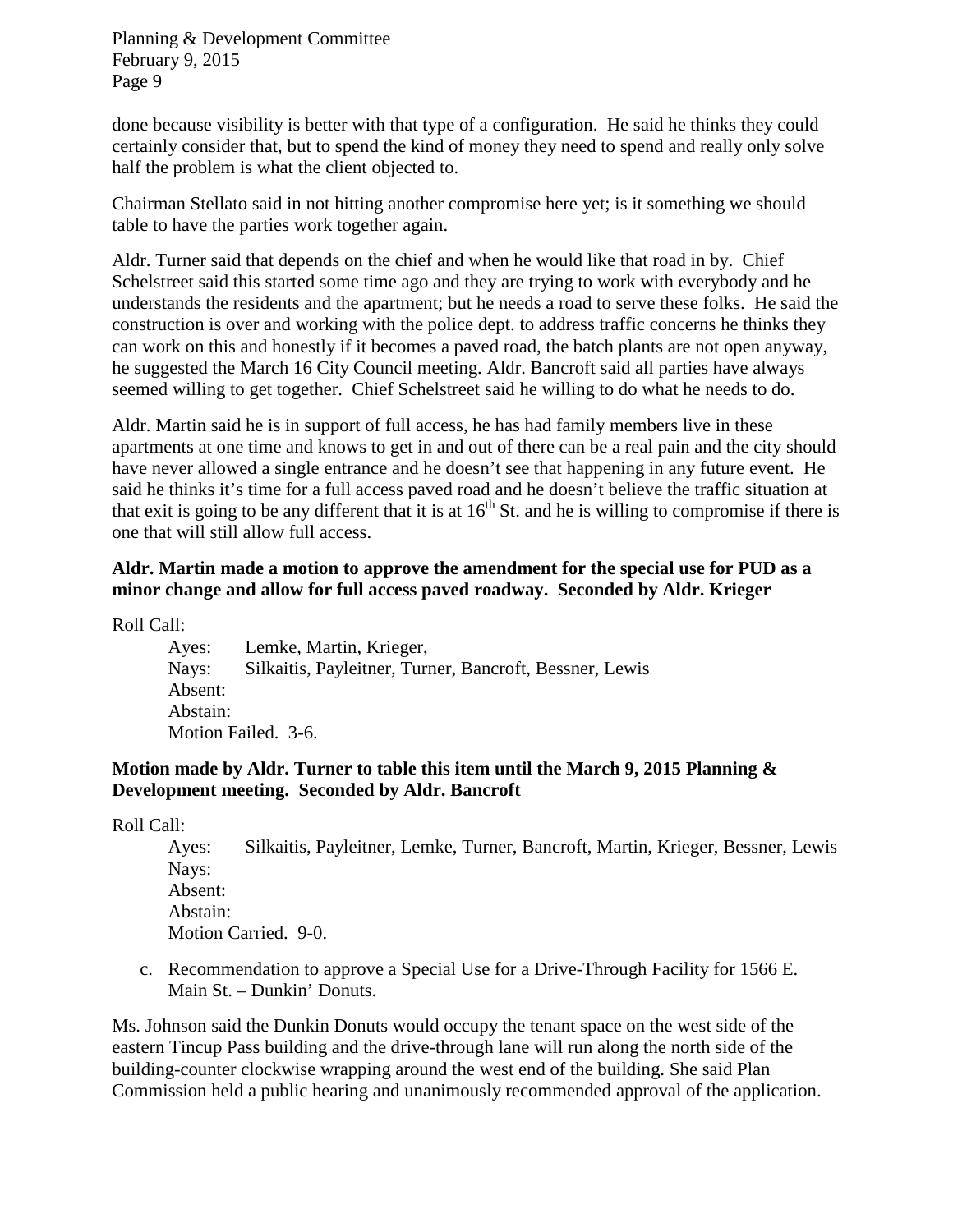Chairman Stellato said subject to some staff comments and contingent upon the applicant doing some re-paving in the area behind the building. Ms. Johnson say they may be open to that condition but it did not come up at Plan Commission; the staff comments were related to providing designated areas for the refuse containers and then also a solid strip for the drivethrough lane. Chairman Stellato said there's a comment from Public Works that states the condition of the existing pavement behind the building is in poor condition and it is recommended to resurface the pavement since there will be a higher volume of traffic with a drive-through use. He asked if that was incorporated into the staff comments. Ms. Johnson said it was not in the staff report. Aldr. Silkaitis said that should be re-done if they want this drivethrough, the need to fix what the people will be driving on.

### **Aldr. Silkaitis made a motion to approve a Special Use for a Drive-Through Facility for 1566 E. Main St. – Dunkin' Donuts, subject to staff comments being incorporated into the plan; specifically re-paving along with all other staff comments. Seconded by Aldr. Lemke.**

Roll Call:

Ayes: Silkaitis, Payleitner, Lemke, Turner, Bancroft, Martin, Krieger, Bessner, Lewis Nays: Absent: Abstain: Motion Carried. 9-0.

d. Recommendation to approve an amendment to Title 15 of the St. Charles Municipal Code pertaining to GIS fees.

Ms. Forster said the city has been using GIS (Geographic Information Systems) since 2004 and is a technology that incorporates data and maps; basically it presents data in a geographic way so it's very visual and very easy to analyze and is very much incorporated into the day to day operations of the city. She said they have also been able to deploy some things for the community like: My neighborhood application and St. Charles Connect application, both of which are GIS based.

Ms. Forster then showed a PowerPoint presentation explaining some of the way the city uses GIS:

- Community Development for planning purposes
- Economic Development for materials on their website
- Utilities use it-all atlases are GIS based now
- Trees & signs-Emerald Ash Borer
- City Code changes
- Public Safety-Police Roll call
- Fire Dept.-pre-plan in GIS for answering emergency calls
- Snow removal-plotting out all routes and GPS equipment to the trucks
- Building and Code Enforcement-uses daily
- Disaster Management drills
- Public Works-all calls taken maps to the GIS to deploy staff or spot trends in a way more cost effective.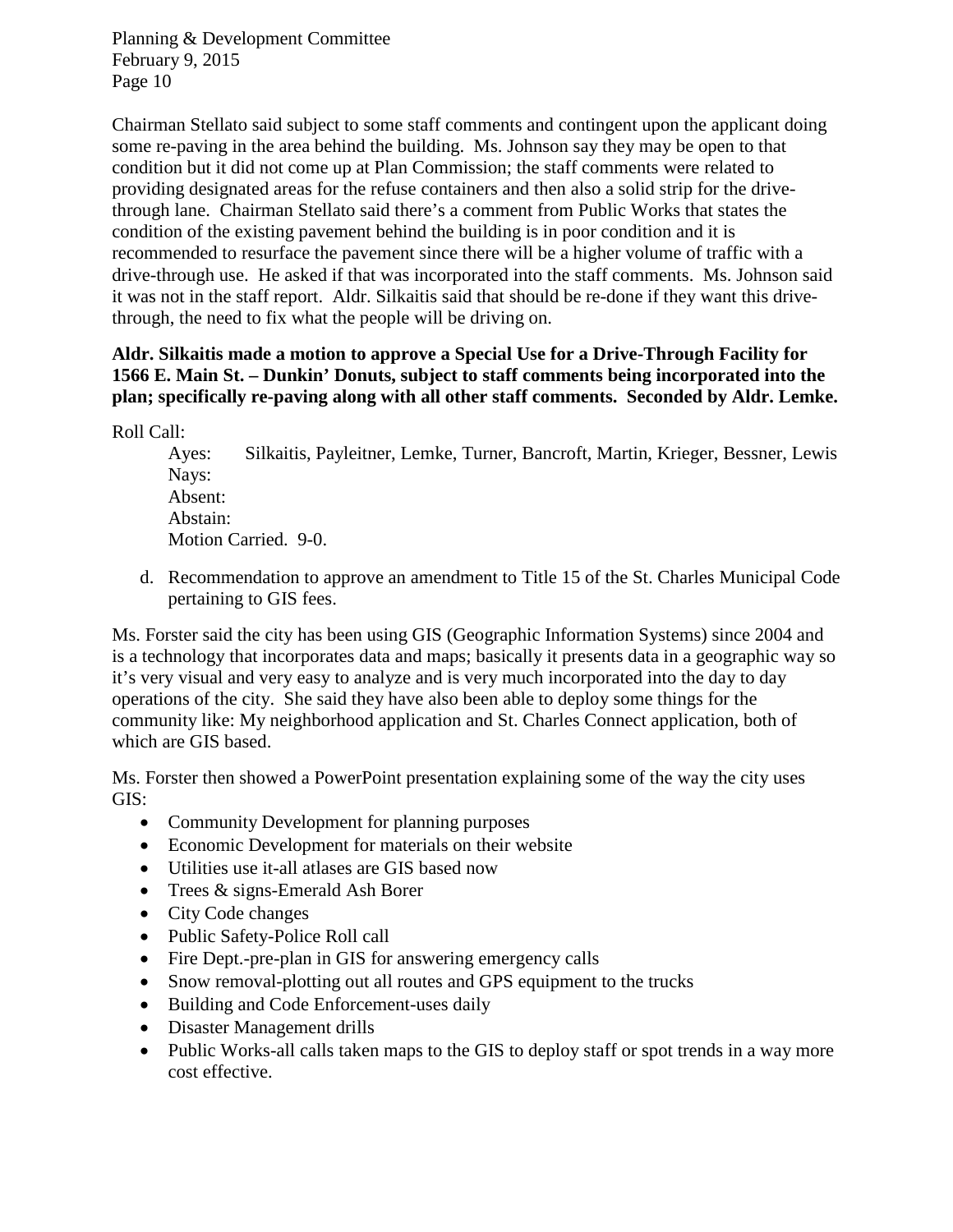She said they are proposing the implementation of some fees to defray the cost because it is very costly and is used extensively. She said there are 3 ways that activities from the outside impact the city and force us to do things within the GIS system to keep it current:

- Land Development applications
- Stormwater permits
- Building permits

She said they met with Community Development and had a good conversation of what the best ways to incorporate GIS fees into the particular areas and for Land Development & Stormwater permits the Ordinance would not have to be changed; because the Ordinances are already in place to allow for developers to place money into an escrow account; and the city then draws from that account as service is provided. She said the third way to impact GIS is activities that require building permits and the simplest way to do that would just be to charge a flat fee of \$5 on some types of building permits which involve GIS work, that would help to defray the cost of the GIS program. She said they anticipate a recover of about \$7,700 per year on average which was taken over a 10-year span, some which were great and some not so great; and that any permits that do not impact GIS would be excluded from the additional \$5 fee. She stated this is not a new idea and that local municipalities are also charging a fee and she asks that Committee recommend approval.

Aldr. Martin asked about furnaces, air-conditioning units and internal devices. Mr. Vann said all appliances inside; water softeners, boilers etc. would all be exempt from the fees. Aldr. Martin asked if a shed would then go for \$45-\$50, correct. Mr. Vann said it would increase \$5, for a shed that's above 24 ft.

#### **Aldr. Turner made a motion to approve an amendment to Title 15 of the St. Charles Municipal Code pertaining to GIS fees. Seconded by Aldr. Bessner. No additional discussion. Approved unanimously by voice vote. Motion carried. 9-0**

e. Recommendation to Approve an Amendment to Title 15 of the City Code Pertaining to Overtime Fees for Building Inspections.

Mr. Vann said due to the economy and construction taking off the Building & Code Enforcement division has been seeing contractors asking for an option to request for overtime inspections and since the beginning of this fiscal year over 90% of the overtime inspections have been requested by contractors and the cost of the overtime inspections are then therefore reimbursable to the city. He said staff has reviewed and completed the cost analysis to administer and conduct these inspections and are proposing a flat fee for these services; which would be \$190-time and a ½, \$240-double time (Sundays or holidays) and this would incorporate everything that goes into processing the fees, inspections and mileage, and that it's not an added fee but more of letting the contractor know upfront so they can plan their projects. He said staff recommends approval for adding this type of fee to Title 15.

Aldr. Bessner asked how many times on average would these double time or time and  $\frac{1}{2}$ inspections happen. Mr. Vann said it depends on the project, for example remodeling work on a retail store; the request 5am or 6am inspections so they can have the store ready for their customers. He said same with someone residence where a utility has been out for a period of time and need an inspection right away. Ms. Tungare said with development picking up in 2015 she sees contractors requesting this even more. Mr. Vann said they are seeing it in their